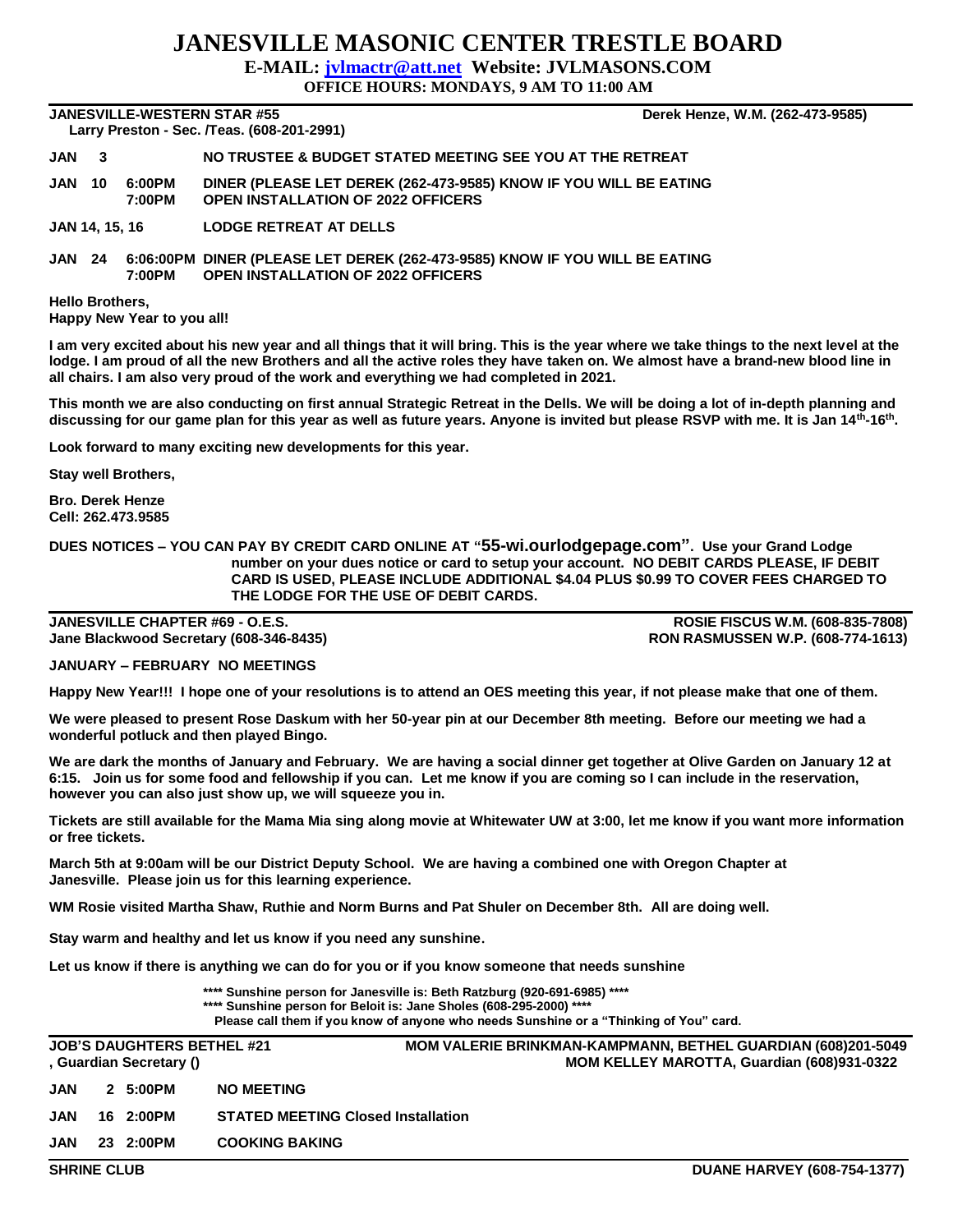

## **JANESVILLE'S TRESTLE-BOARD DESIGNS**

**E-mail: [jvlmactr@ATT.NET](mailto:jvlmactr@ATT.NET) Website: jvlmasons.com** *JANUARY 2022*



| <b>SUNDAY</b>                                                                                                                                                | <b>MONDAY</b>                                                                                                                                | <b>TUESDAY</b>                                                     | <b>WEDNESDAY</b>                                                 | <b>THURSDAY</b>                                                             | <b>FRIDAY</b>                                                               | <b>SATURDAY</b>                                                                          |
|--------------------------------------------------------------------------------------------------------------------------------------------------------------|----------------------------------------------------------------------------------------------------------------------------------------------|--------------------------------------------------------------------|------------------------------------------------------------------|-----------------------------------------------------------------------------|-----------------------------------------------------------------------------|------------------------------------------------------------------------------------------|
|                                                                                                                                                              |                                                                                                                                              |                                                                    |                                                                  |                                                                             |                                                                             |                                                                                          |
|                                                                                                                                                              |                                                                                                                                              |                                                                    |                                                                  |                                                                             |                                                                             | 1<br><b>NEW YEARS</b><br><b>DAY</b>                                                      |
| $\overline{2}$<br><b>JOB'S</b><br><b>DAUGHTERS</b><br><b>NO MEETING</b>                                                                                      | 3<br><b>JANESVILLE-</b><br><b>WESTERN</b><br><b>STAR</b><br><b>TRUSTEES &amp;</b><br><b>FINANCE</b><br><b>COMMITTEE</b><br><b>NO MEETING</b> | 4                                                                  | $\overline{5}$                                                   | 6<br><b>MASONIC</b><br><b>ALL DEGREE'S</b><br><b>STUDY GROUP</b><br>7:00PM  | $\overline{7}$                                                              | 8<br>MEET, STUDY,<br>FELLOWSHIP,<br><b>AND</b><br><b>BREAKFAST</b><br>$9:00$ AM          |
| 9                                                                                                                                                            | 10<br><b>JANESVILLE-</b><br><b>WESTERN</b><br><b>STAR</b><br>#55<br>7:00PM<br><b>MEETING</b>                                                 | 11<br><b>AMERICAN</b><br><b>LEGION</b><br><b>MEETING</b><br>6:00PM | 12<br><b>CHAPTER 69</b><br>6:00PM<br><b>NO</b><br><b>MEETING</b> | 13<br><b>MASONIC</b><br><b>ALL DEGREE'S</b><br><b>STUDY GROUP</b><br>7:00PM | 14<br><b>JANESVILLE-</b><br><b>WESTERN</b><br><b>STAR</b><br><b>RETREAT</b> | $\overline{15}$<br><b>JANESVILLE-</b><br><b>WESTERN</b><br><b>STAR</b><br><b>RETREAT</b> |
| 16<br><b>JANESVILLE-</b><br><b>WESTERN</b><br><b>STAR</b><br><b>RETREAT</b><br><b>JOB'S</b><br><b>DAUGHTERS</b><br>2:00PM<br><b>STATED</b><br><b>MEETING</b> | 17<br><b>BLOOD DRIVE</b><br>9:30AM-2:30PM<br><b>ZOR SHRINE</b><br><b>CLUB</b><br>7:00PM                                                      | 18                                                                 | 19                                                               | 20<br><b>MASONIC</b><br><b>ALL DEGREE'S</b><br><b>STUDY GROUP</b><br>7:00PM | 21                                                                          | 22<br>MEET,<br>STUDY,<br>FELLOWSHIP,<br><b>AND</b><br><b>BREAKFAST</b><br>$9:00$ AM      |
| 23<br><b>JOB'S</b><br><b>DAUGHTERS</b><br>2:00PM<br><b>COOKING</b><br><b>BAKING</b>                                                                          | 24<br><b>JANESVILLE-</b><br><b>WESTERN</b><br><b>STAR</b><br>#55<br>7:00PM<br><b>MEETING</b>                                                 | 25                                                                 | 26<br><b>CHAPTER 69</b><br><b>OES</b><br><b>NO MEETING</b>       | 27<br><b>MASONIC</b><br><b>ALL DEGREE'S</b><br><b>STUDY GROUP</b><br>7:00PM | 28                                                                          | 29<br>MEET, STUDY,<br>FELLOWSHIP,<br><b>AND</b><br><b>BREAKFAST</b><br>9:00 AM           |
| 30                                                                                                                                                           | 31                                                                                                                                           |                                                                    |                                                                  |                                                                             |                                                                             |                                                                                          |

**AMERICAN RED CROSS BLOOD DRIVE: The Trustees are providing our building to the American Red Cross as a courtesy to the community and the American Red Cross. The American Red Cross will be holding a monthly Blood Drive every third Monday of the month from 9:30 am to 2:30 pm. Please help support them. Walk-ins are welcome but appointments are best. Appointments can be made through the jvlmasons.com website and clicking on the Red Cross icon or by going to redcrossblood.org. The next Blood Drives will be JANUARY 17,2022 AND FEBRUARY 21, 2022.** 

**HELP: THE 32-YEAR-OLD AIR CONDITIONER FOR THE MAIN LODGE ROOM HAS SEEN ITS BETTER DAYS AND QUIT. THE TRUSTEES HAVE RECEIVED QUOTES FOR THE REPLACEMENT AT A COST OF \$20,000. YOUR HELP IS APPRECIATED HELPING THE MASONIC CENTER OFFSET THE COST OF THIS REPLACEMENT. EARLIER THIS YEAR THE CITY OF JANESVILLE REQUIRED THE CENTER INSTALL A GREASE TRAP IN THE LITTLE USED KITCHEN WHICH COST THE CENTER \$12,100. THE CENTER WILL BE TAKING OUT AN ADDITIONAL LOAN TO COVER THE AIR CONDITION UNIT FOR A TOTAL LOAN OF \$32,000. THANKS TO THOSE THAT HAVE CONTRIBUTED FOR YOUR DONATIONS TO HELP THE MASONIC CENTER PAY FOR THESE UPDATES.**